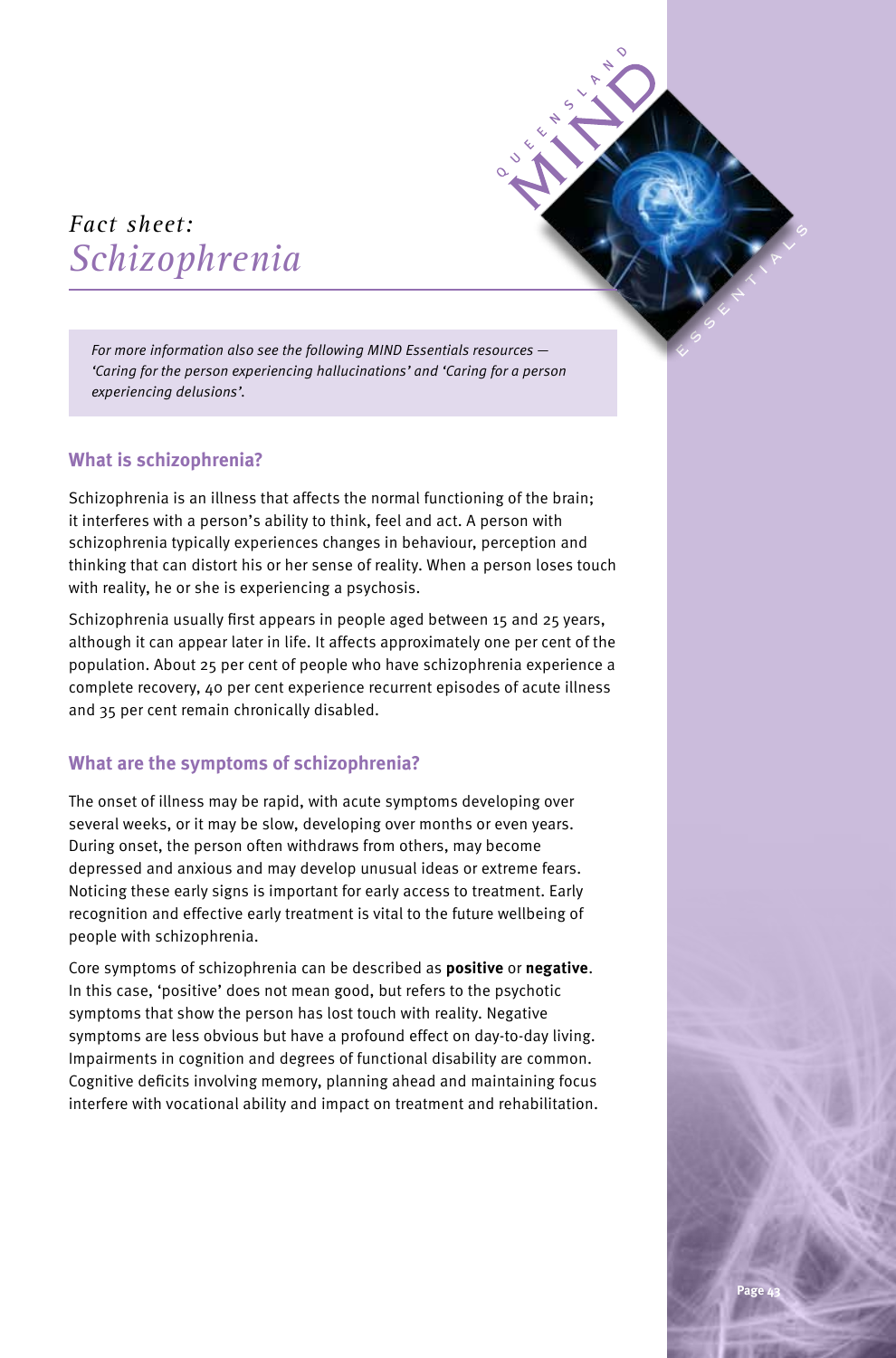#### **Positive symptoms**

- $\bullet$  Delusions false beliefs that are foreign to the person's background and that cannot be altered with logic or reason. The content is usually influenced by cultural or individual factors, and may include ideas of a persecutory, grandiose or religious nature.
- $\blacklozenge$  Hallucinations  $-$  sense perceptions that have no external stimuli. These can occur in any of the senses (taste, smell, sight, hearing and touch). Most commonly, people experience voices that no one else can hear.
- $\bullet$  Thought disorder  $-$  lack of logic in thoughts and dialogue. The person's speech may be difficult to follow, with him or her jumping from topic to topic with no logical connection. The conversation may head off the topic altogether and be very hard to follow.

#### **Negative symptoms**

- $\bullet$  Loss of drive  $-$  loss of motivation to begin and complete tasks. This can interfere with activities of daily living such as personal care, cooking, work or study. This is a result of the impact of the illness on brain function, not simply laziness.
- $\bullet$  Blunted emotions  $-$  greatly reduced ability to express emotion. This may be accompanied by a lack of, or inappropriate response to, happy or sad occasions.

#### **Other**

It is important to note the following:

- $\blacklozenge$  Social withdrawal may occur as a result of a combination of the above symptoms, leaving the person lonely and isolated, unable to work or pursue leisure activities.
- $\bullet$  Lack of insight, because some experiences are so real, can mean that it is common for people with schizophrenia to deny that they are ill and therefore refuse to accept treatment.

#### **What causes schizophrenia?**

No single cause of schizophrenia has been identified, but a number of different factors are believed to contribute to the onset of the illness in some people. Some of these are discussed below.

| <b>Genetic factors</b>                      | A predisposition to schizophrenia can run in families. In the general<br>population, only one per cent of people develop the illness. However, if<br>one parent suffers from schizophrenia, the children of the family have<br>a 10 per cent chance of developing the condition (and a 90 per cent<br>chance of not developing it). |
|---------------------------------------------|-------------------------------------------------------------------------------------------------------------------------------------------------------------------------------------------------------------------------------------------------------------------------------------------------------------------------------------|
| <b>Pregnancy and birth</b><br>complications | Foetal abnormalities possibly related to trauma or infection have been<br>identified as contributing factors.                                                                                                                                                                                                                       |
| <b>Brain structure</b><br>abnormalities     | Imaging has identified changes such as enlarged ventricles, decreased<br>blood flow, decreased metabolic activity, cerebral atrophy and<br>decreased volume of temporal lobes (including the hippocampus and<br>the thalamus) as being associated with schizophrenia.                                                               |
| <b>Biochemical factors</b>                  | Certain biochemical substances in the brain (especially a<br>neurotransmitter called dopamine) are believed to be involved in this<br>condition. One likely cause of this chemical imbalance is the person's<br>genetic predisposition to the illness. The roles of glutamate and<br>serotonin are also being explored further.     |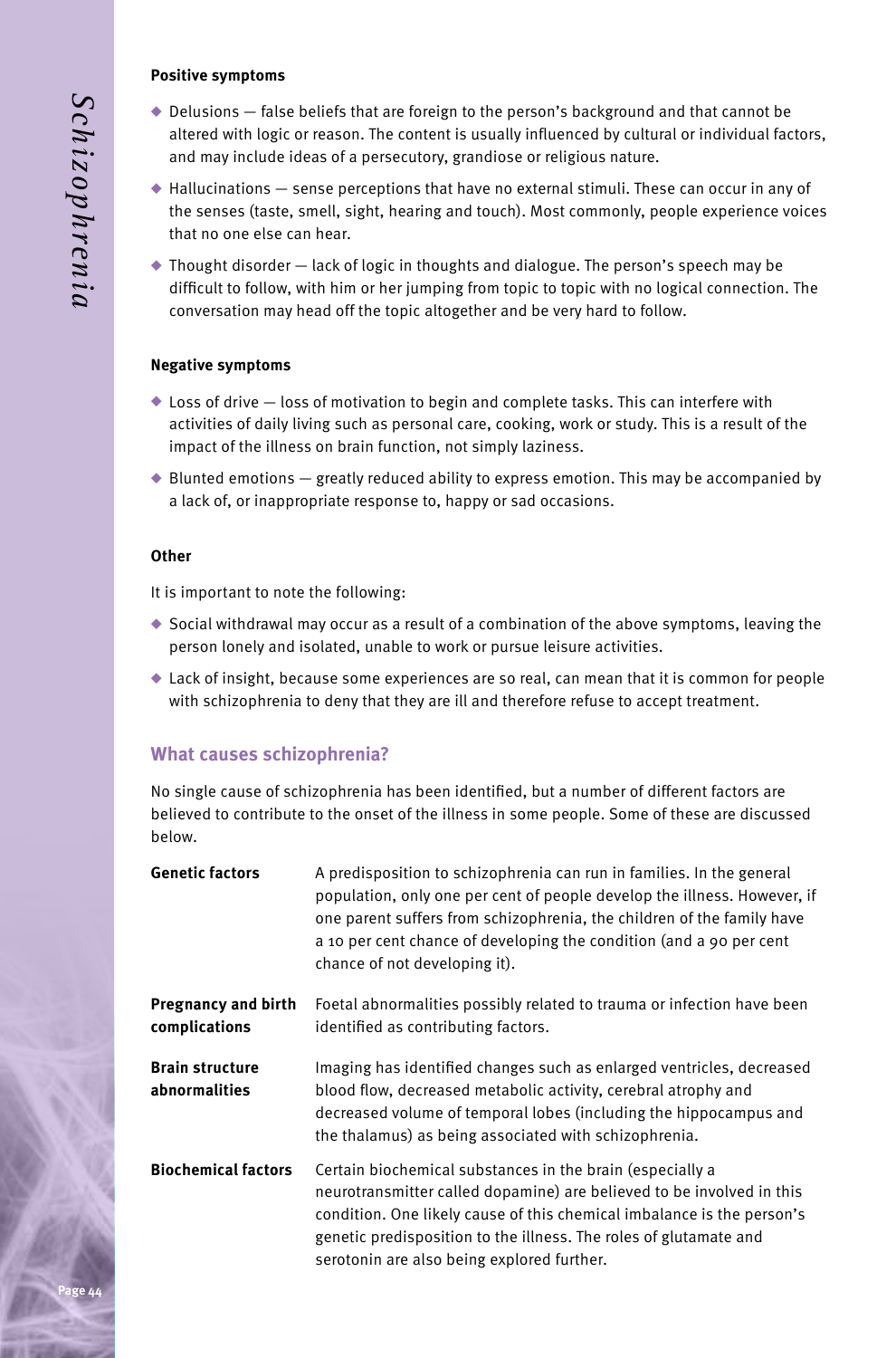| <b>Family relationships</b> No evidence has been found to support the suggestion that family |
|----------------------------------------------------------------------------------------------|
| relationships cause the illness. However, some people with                                   |
| schizophrenia are sensitive to any family tension, which for them may be                     |
| associated with relapses.                                                                    |

**Environment** It is well recognised that stressful incidents often precede the onset of schizophrenia. Predisposed individuals may be susceptible to the stress-vulnerability model of illness. Stress impacts on brain structure and can result in reduction in the size of the hippocampus.

## **Myths, misunderstandings and facts**

There is significant stigma associated with, and a great deal of misinformation about, schizophrenia. This often increases the distress to the person and his or her family. Myths, misunderstanding, detrimental stereotypes and negative attitudes surround the issue of mental illness and in particular schizophrenia. They result in stigma, isolation and discrimination.

Some common questions about schizophrenia are discussed below.

#### **Do people with schizophrenia have split personalities?**

No. Schizophrenia refers to the change in the person's mental function, where thoughts and perceptions become disordered. People with schizophrenia do not have multiple personalities.

#### **Are people with schizophrenia intellectually disabled?**

No. The illness is not an intellectual disability. However, neurocognitive impairment can occur and this may affect memory, attention and planning skills, which are needed for work or study. Difficulty coping with day-to-day activities (such as managing money, problem-solving and attention to self-care) can have an impact on the person's independence. For some people with persistent symptoms, difficulty with learning and planning requires graded rehabilitation strategies. Others are able to function normally when well.

#### **Are people with schizophrenia dangerous?**

No. People with schizophrenia are generally not dangerous when receiving appropriate treatment. However, a minority of people with the disorder become aggressive when experiencing an untreated acute episode, because of their hallucinations or delusions. Usually the aggressive behaviour is directed toward the self, and the risk of suicide can be high.

#### **Are people with schizophrenia addicted to their drugs?**

No. The medication helps reduce the severity of the symptoms. The specific medications for treatment of schizophrenia are not addictive.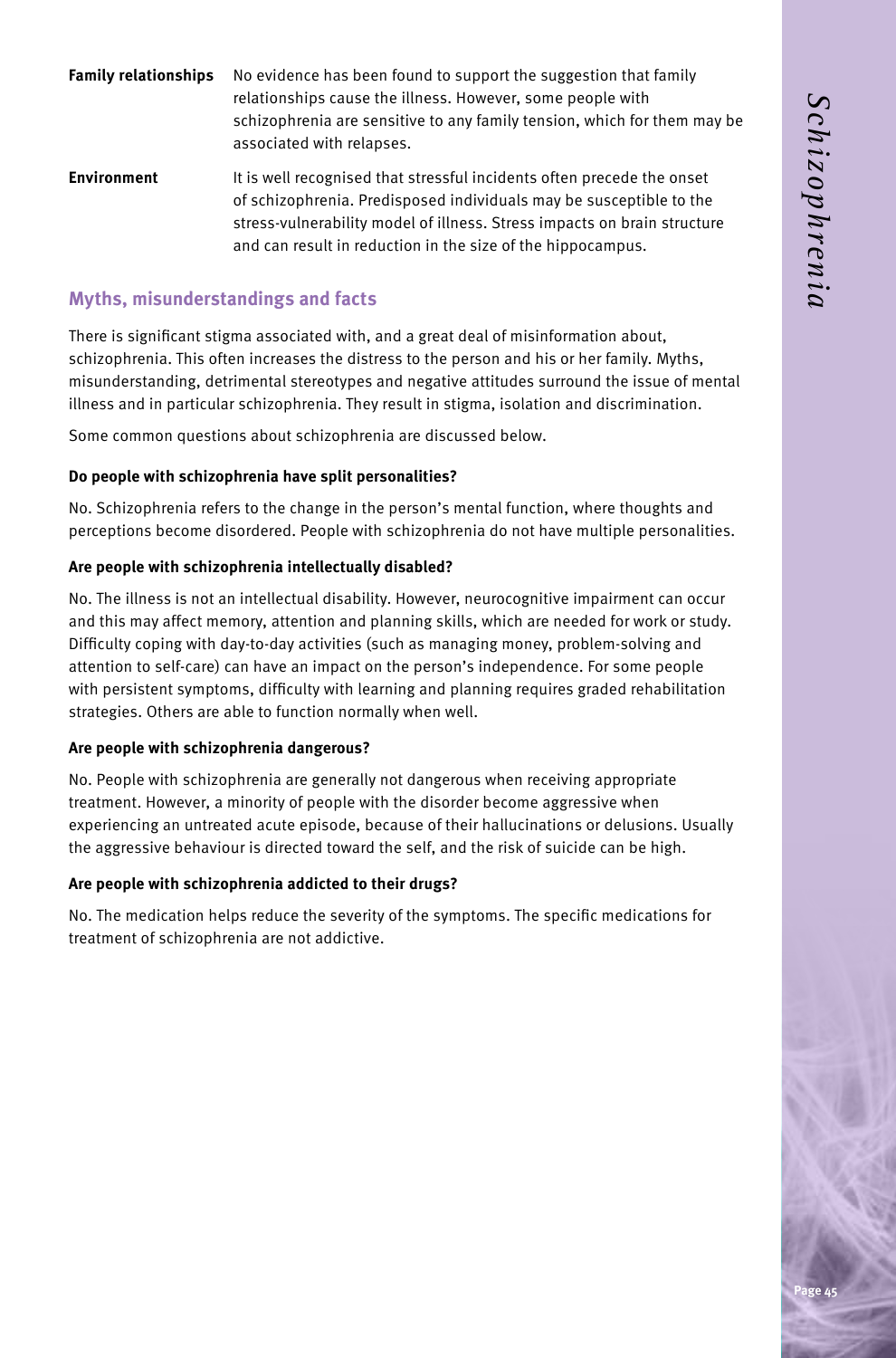#### **What treatment is available?**

The most effective treatment for schizophrenia involves education, medication, psychological strategies and rehabilitation in the community. Positive symptoms in 80-90 per cent of people will respond to antipsychotic medication; however, the impact on the person's family as well as his or her sense of identity, lifestyle and work options also need to be considered to aid relapse prevention and recovery.

It is important to review progress regularly and monitor side effects. Comorbid substance use, mood or anxiety disorders should also be actively treated. Suicide risk should be monitored. Relapses are common in the first five years after the first episode of psychosis.

A multidisciplinary team of psychiatrists, mental health nurses, social workers, occupational therapists and psychologists can assist with understanding and managing these problems.

#### **Psychological strategies**

Education about schizophrenia and its treatment is essential. This may also include recognition of the role alcohol and other drugs can have in triggering an episode. A key preventative strategy is to help the person and his or her family to recognise the early warning signs and to seek appropriate help according to a well-designed management plan.

Cognitive rehabilitation or remediation may be helpful for people with cognitive impairment.

Counselling using a cognitive behavioural approach may assist the person to understand and cope better with psychotic symptoms. Other strategies may include stress management, advice on diet and exercise and teaching problem-solving and social skills.

#### **Medication**

Antipsychotics are effective for many symptoms, especially the positive symptoms of schizophrenia, but may take two to three weeks to work. Psychological strategies may assist in addressing negative symptoms. Older antipsychotics often caused distressing side effects such as Parkinsonism, akathisia (restlessness) and a risk for tardive dyskinesia (involuntary movements that may be irreversible).

Newer drugs appear to be better tolerated and present a lower risk of side effects. It is recognised that part of relapse prevention is adherence to ongoing treatment with appropriate medication. Compliance can be an issue for people who lack insight or for young people who may reject the idea of being a 'psychiatric patient'. Sexual dysfunction and weight gain can compound this problem.

To help increase compliance, details of after-care regimes need to be explained clearly to both the person, and his or her family or carers. Referral to community mental health services should be made prior to discharge from acute care. The therapeutic relationship established with a case manager may provide reassurance and monitoring of medication issues as they arise.

#### **Further reading**

For more information on antipsychotic medication, refer to the MIND Essentials resources 'Caring for a person experiencing delusions' or 'Caring for a person experiencing hallucinations'.